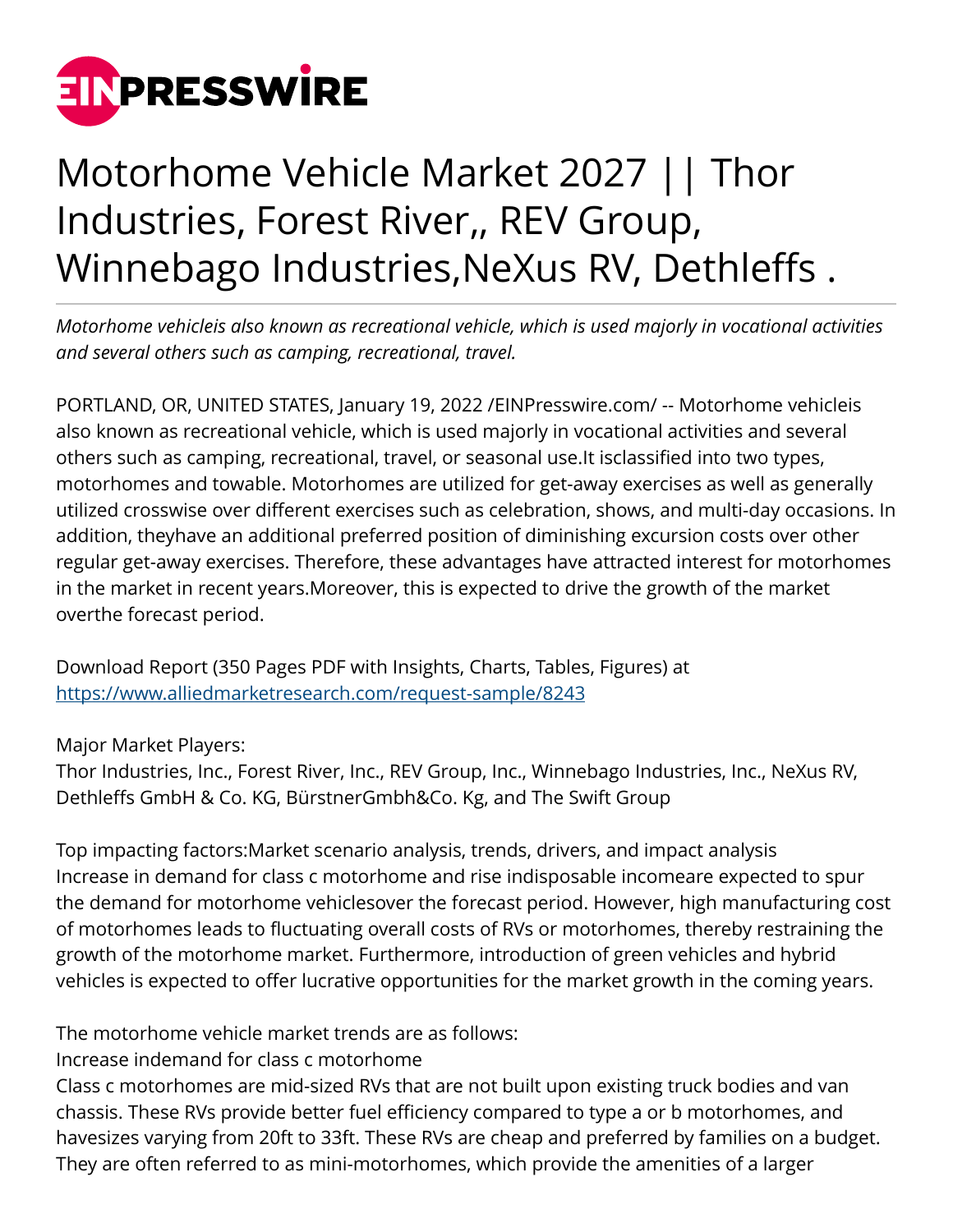motorhome in a scaled-down version. The increase in demand among the common people across the world fuelsthe motorhome vehicle market growth overthe forecast period.

## Increase indisposable income

Developed countries providemany relaxations of taxes to their people on various amenities, resulting in increased total personal income of an individual. In addition, governments in many countries encouragetheir people to travel around the country to explore their historic places, thereby boosting the sale of several tourist vehicles.Therefore, this is expected to fuel the growth ofthe motorhome vehicle market overthe forecast period.

Purchase Enquiry@<https://www.alliedmarketresearch.com/purchase-enquiry/8243>

## Key benefits of the report:

• This study presents the analytical depiction of the motorhome vehicle market along with current trends and future estimations to determine the imminent investment pockets. • The report presents information related to key drivers, restraints, and opportunities along with

a detailed analysis of the motorhome vehicle market share.

• The current market is quantitatively analyzed from 2020 to 2027 to highlight the motorhome vehicle market scenario.

• Porter's five forces analysis illustrates the potency of buyers & suppliers in the market. • The report provides a detailed analysis based on competitive intensity and how the competition will take shape in the coming years.

Contact Info: Name: David Correa Email: Send Email Organization: Allied Market Research Address: 5933 NE Win Sivers Drive #205, Portland, OR 97220 United States Phone: 1-800-792-5285 Website: <https://www.alliedmarketresearch.com/>

## About Allied Market Research

Allied Market Research (AMR) is a full-service market research and business-consulting wing of Allied Analytics LLP, based in Portland, Oregon. AMR provides global enterprises as well as medium and small businesses with unmatched quality of "Market Research Reports" and "Business Intelligence Solutions." AMR has a targeted view to provide business insights and consulting to assist its clients to make strategic business decisions and achieve sustainable growth in their respective market domain.

AMR introduces its online premium subscription-based library Avenue, designed specifically to offer cost-effective, one-stop solution for enterprises, investors, and universities. With Avenue, subscribers can avail an entire repository of reports on more than 2,000 niche industries and more than 12,000 company profiles. Moreover, users can get an online access to quantitative and qualitative data in PDF and Excel formats along with analyst support, customization, and